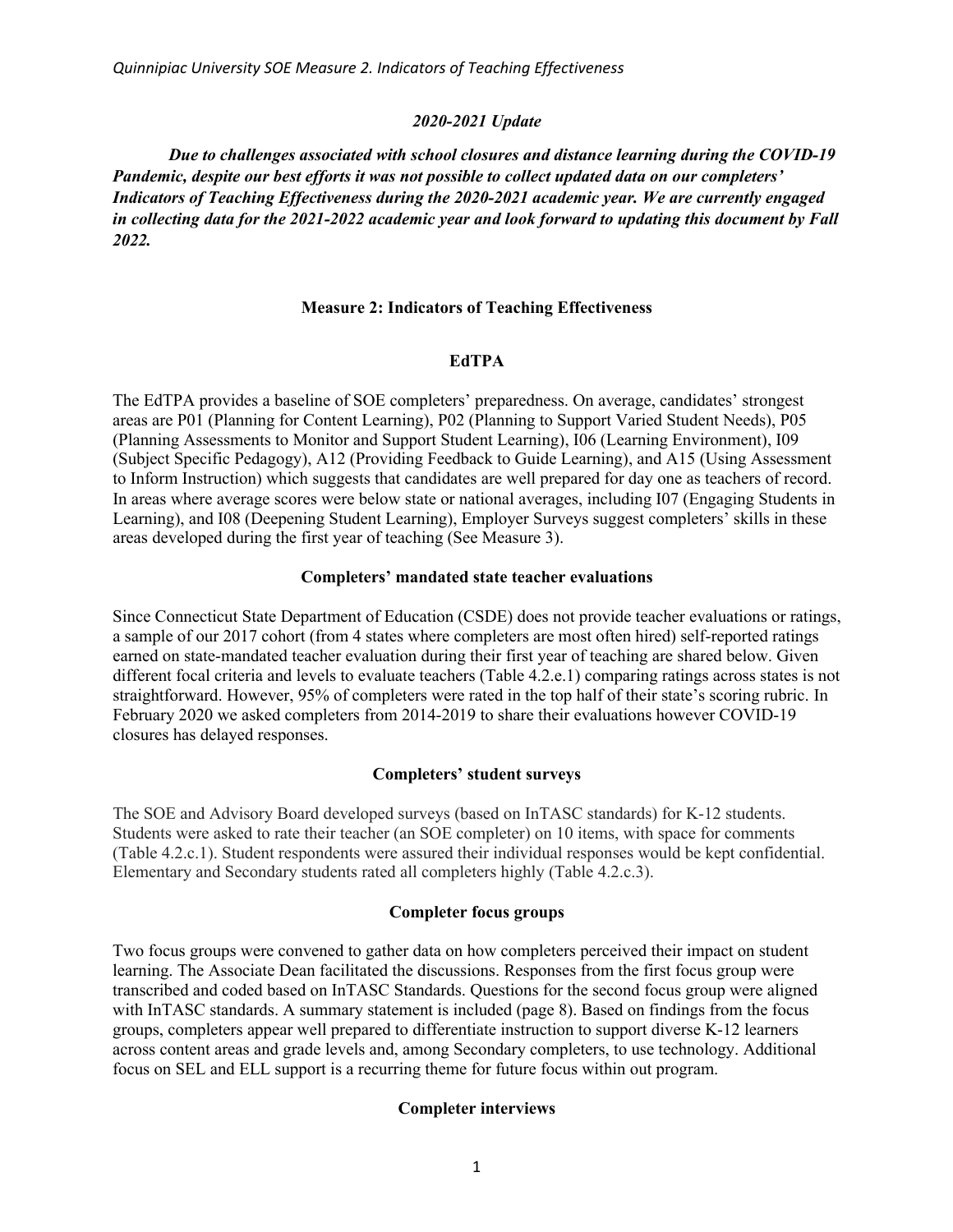To examine how completers apply professional knowledge and skills in their teaching practices, a faculty member conducted one-on-one interviews with completers from 5 cohorts (Table 4.2.d.1). Interviews were structured to explore completers' skills and knowledge as well as satisfaction with their preparation and support. Questions were tagged to InTASC standards. Completers detailed the ways in which they make learning experiences and content accessible and meaningful for students, how they use authentic and/or strategic assessment to support student learning and guide instructional practices, and the role of the EPP in developing these skills. Differentiation was widely cited as an important part of their experience in our program. Overall, findings were consistent with those that emerged from focus groups and surveys.

## **Trends and External Benchmarks**

Based on CT edTPA passing scores published in September 2019, we estimate an overall pass rate of 83.6% for our June 2019 graduating cohort (Table AL), with pass rates over 85% for all program areas except Secondary Spanish.

In the absence of publicly available state data, and the differences in metrics used to assess teaching effectiveness by regional Schools of Education (SOEs), we are unable to make direct comparisons in completer effectiveness between our SOE and other regional SOEs. We can say that a sample of our 2017 cohort (from 4 states where completers are most often hired) self-reported ratings earned on state-mandated teacher evaluation during their first year of teaching (Table 4.2.e.1) and that 95% of respondents were rated in the top half of their state's scoring rubric. Through the student survey, we observed that K-12 learners rated their teachers (completers) highly, with some variation according to grade level and content area (Tables 4.2.c.2; Table 4.2.c.3).

Based on the focus groups data, completers appear well prepared to differentiate instruction to support diverse K-12 learners across content areas and grade levels and, among Secondary completers, to use technology. These findings were triangulated and affirmed through completer interviews where the theme associated with differentiation emerged frequently and was widely cited as an important part of their experience at the SOE.

These findings suggest to us that our completers are effective teachers and are well prepared to differentiate instruction to support diverse K-12 learners across content areas and grade levels as assessed through multiple measures.

#### **Measure 2: Data Table Guide**

#### [EdTPA](#page--1-0)

| <b>State Teacher Evaluations</b>                           |
|------------------------------------------------------------|
| Performance Levels Used in Four States (Table 4.2.e.1)p. 4 |
| Self-Reported Performance Level Rating (Table 4.2.e.2)p. 4 |
| <b>Completer Student Surveys</b>                           |

Background Information on Completers (Table 4.2.c.1)......p. 5 [Statistics of Secondary Respondents \(Table 4.2.c.2\) p. 6](#page-6-0) ……….. Statistics of Elementary Respondents (Table 4.2.c.3).............p. 7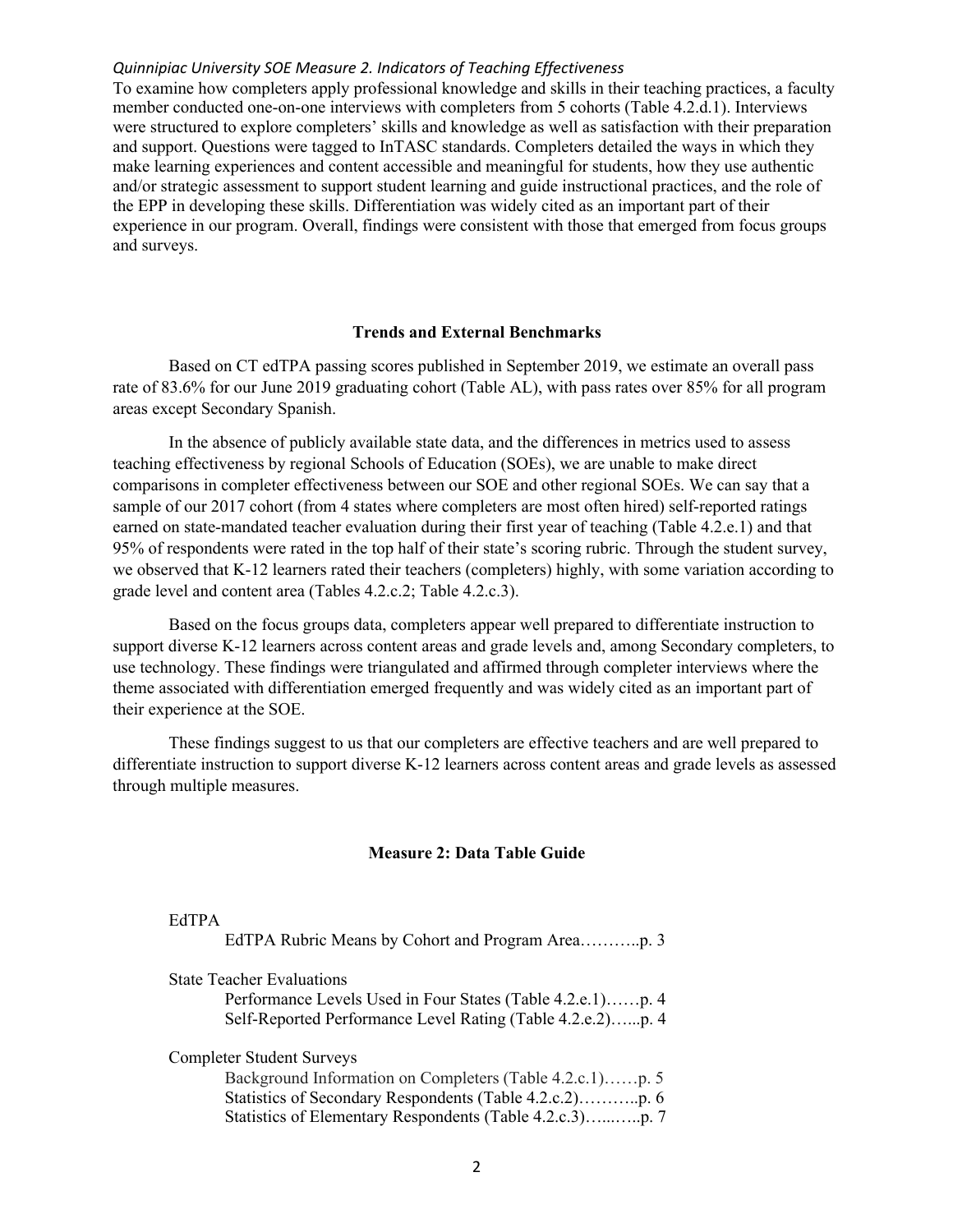| Quinnipiac University SOE Measure 2. Indicators of Teaching Effectiveness |  |
|---------------------------------------------------------------------------|--|
| <b>Completer Focus Groups</b>                                             |  |
|                                                                           |  |
| Completer Interviews                                                      |  |
|                                                                           |  |
|                                                                           |  |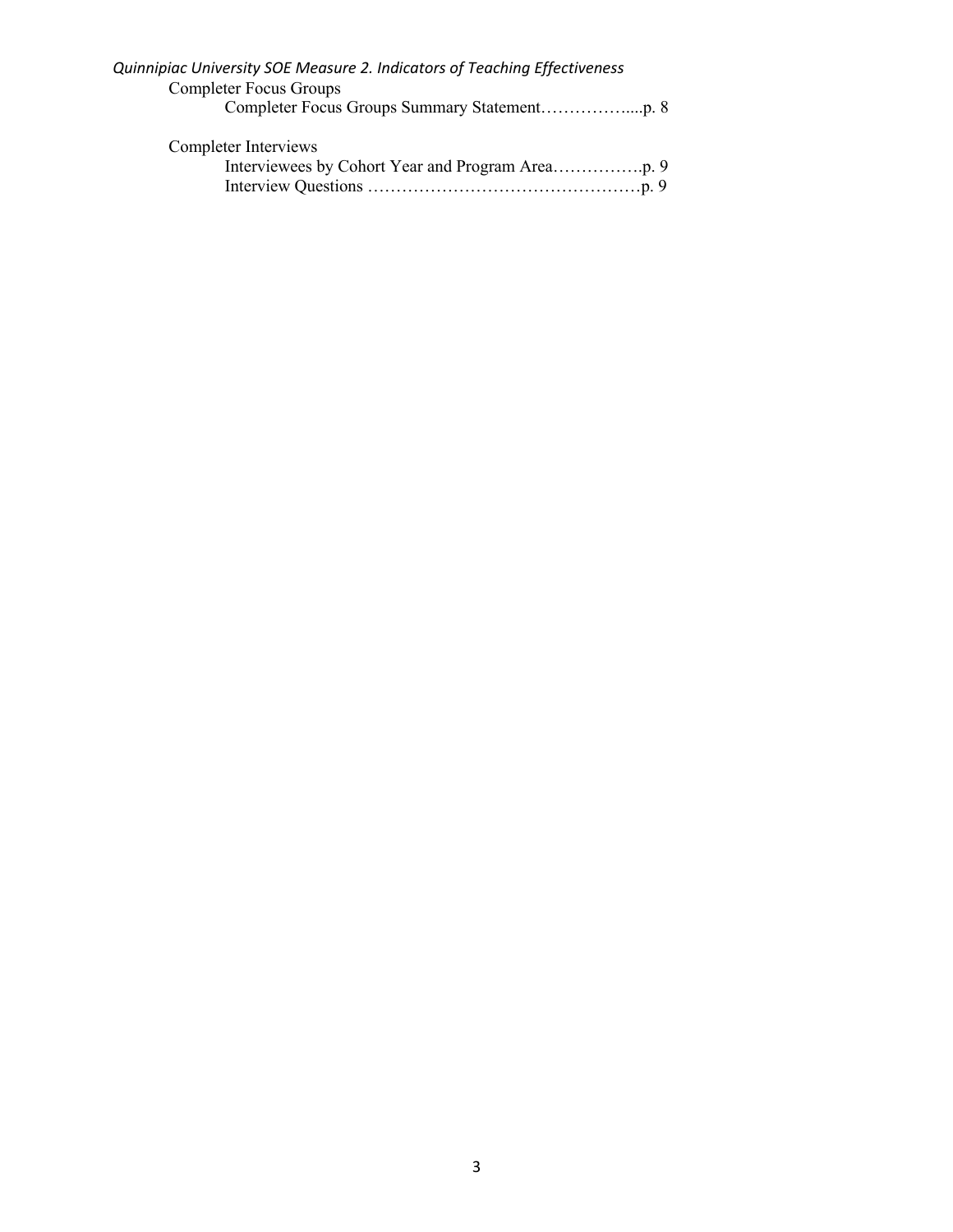# **EdTPA Data**

#### **Table AL.3. MAT Candidates' edTPA Rubric Means by Cohort and Program Area**

|                      |                                         |            |                  | Planning   |            |            |            |            | Instruction |            |            |            |            | Assessment |            |            |     | <b>Mathematics</b> |                 |
|----------------------|-----------------------------------------|------------|------------------|------------|------------|------------|------------|------------|-------------|------------|------------|------------|------------|------------|------------|------------|-----|--------------------|-----------------|
|                      | 4+1 MAT 2017                            | <b>P01</b> | <b>P02</b>       | P03        | <b>P04</b> | <b>P05</b> | 106        | 107        | 108         | 109        | 110        | A11        | A12        | A13        | A14        | A15        | M19 | M20                | M21             |
|                      | Candidate (n=3)                         | 2.7        | 2.3              | 3.0        | 3.0        | 3.0        | 3.0        | 3.7        | 3.3         | 3.3        | 3.0        | 3.0        | 3.0        | 2.0        | 2.3        | 2.7        | 2.7 | 3.0                | 3.0             |
| Elementary           | State                                   | 2.6        | 2.5              | 2.7        | 2.6        | 2.4        | 3.0        | 2.8        | 2.7         | 2.7        | 2.6        | 2.5        | 2.9        | 2.0        | 2.4        | 2.7        | 2.0 | 2.2                | 1.7             |
| Education            | National                                | 3.0        | 3.1              | 3.1        | 3.0        | 2.9        | 3.1        | 3.0        | 2.9         | 3.0        | 2.8        | 3.0        | 3.3        | 2.8        | 2.9        | 3.1        | 2.9 | 2.9                | 2.7             |
|                      | Candidate (n=2)                         | 3.5        | 3.5              | 3.0        | 3.0        | 3.5        | 3.0        | 2.0        | 2.5         | 2.5        | 2.5        | 2.5        | 2.0        | 2.0        | 3.0        | 3.0        |     |                    |                 |
| Secondary            | State**                                 | 3.0        | 3.8              | 2.9        | 2.8        | 2.7        | 3.0        | 2.8        | 2.8         | 2.6        | 2.5        | 2.5        | 2.8        | 2.2        | 2.4        | 2.5        |     |                    |                 |
| Education*           | National**                              | 3.1        | 3.0              | 3.1        | 3.0        | 3.0        | 3.1        | 3.0        | 2.9         | 2.9        | 2.7        | 3.0        | 3.2        | 2.7        | 2.9        | 2.9        |     |                    |                 |
|                      | 4+1 MAT 2018                            | P01        | P <sub>0</sub> 2 | P03        | <b>P04</b> | <b>P05</b> | 106        | 107        | 108         | 109        | 110        | A11        | A12        | A13        | A14        | A15        | M19 | M20                | M <sub>21</sub> |
|                      | Candidate (n=23)                        | 2.8        | 3.0              | 3.1        | 3.1        | 2.6        | 3.0        | 2.9        | 2.9         | 3.1        | 2.7        | 3.1        | 3.3        | 3.0        | 3.0        | 3.0        | 2.8 | 3.2                | 2.8             |
| Elementary           | State                                   | 2.8        | 2.6              | 3.0        | 2.8        | 2.6        | 3.0        | 2.8        | 2.8         | 2.8        | 2.6        | 2.8        | 3.1        | 2.6        | 2.8        | 2.8        | 2.6 | 2.8                | 2.6             |
| Education            | National                                | 2.9        | 2.9              | 3.1        | 2.9        | 2.8        | 3.0        | 2.9        | 2.8         | 2.9        | 2.8        | 3.0        | 3.3        | 2.8        | 2.8        | 3.1        | 2.8 | 2.9                | 2.7             |
|                      | Candidate (n=3)                         | 3.0        | 2.7              | 3.0        | 2.7        | 3.0        | 3.0        | 2.7        | 3.2         | 3.0        | 3.2        | 3.0        | 3.7        | 3.0        | 2.7        | 2.8        |     |                    |                 |
| Secondary            | State**                                 | 2.9        | 2.8              | 2.8        | 2.7        | 2.7        | 3.0        | 2.8        | 2.8         | 2.6        | 2.5        | 2.7        | 3.0        | 2.4        | 2.6        | 2.6        |     |                    |                 |
| Education***         | National**                              | 3.1        | 3.0              | 3.1        | 3.0        | 2.9        | 3.1        | 3.0        | 2.9         | 2.8        | 2.7        | 2.9        | 3.2        | 2.7        | 2.9        | 2.9        |     |                    |                 |
|                      | 4+1 MAT 2019                            | P01        | P02              | P03        | P04        | <b>P05</b> | 106        | 107        | 108         | 109        | 110        | A11        | A12        | A13        | A14        | A15        | M19 | M20                | M21             |
|                      | Candidate (n=32)                        | 2.9        | 3.0              | 3.0        | 3.1        | 2.8        | 3.2        | 2.9        | 3.1         | 3.1        | 3.1        | 2.8        | 3.4        | 2.9        | 3.0        | 3.2        | 2.9 | 3.0                | 2.8             |
| Elementary           | State                                   | 2.7        | 2.7              | 2.9        | 2.7        | 2.5        | 3.0        | 2.8        | 2.8         | 2.8        | 2.6        | 2.7        | 3.1        | 2.6        | 2.7        | 2.8        | 2.5 | 2.7                | 2.4             |
| Education            | National                                | 2.8        | 2.9              | 3.1        | 2.9        | 2.7        | 3.0        | 2.8        | 2.8         | 2.9        | 2.7        | 2.9        | 3.3        | 2.8        | 2.8        | 3.0        | 2.8 | 2.9                | 2.6             |
| Secondary            | Candidate (n=7)                         | 3.3        | 3.3              | 3.3        | 3.3        | 3.3        | 3.4        | 3.4        | 3.4         | 3.3        | 3.1        | 3.0        | 3.6        | 3.1        | 3.6        | 3.1        |     |                    |                 |
| English              | State                                   | 3.2        | 3.0              | 3.2        | 2.8        | 3.0        | 3.1        | 3.1        | 3.0         | 2.9        | 2.7        | 2.9        | 3.3        | 2.7        | 2.8        | 2.9        |     |                    |                 |
| Education            | National                                | 3.3        | 3.1              | 3.2        | 3.0        | 3.1        | 3.1        | 3.1        | 3.0         | 3.0        | 2.9        | 3.1        | 3.4        | 2.8        | 2.9        | 3.1        |     |                    |                 |
| Secondary            | Candidate (n=8)                         | 2.8        | 2.8              | 2.5        | 2.4        | 2.6        | 3.1        | 3.0        | 3.0         | 2.6        | 2.5        | 2.7        | 3.1        | 2.6        | 2.7        | 2.6        |     |                    |                 |
| History              | State                                   | 3.2        | 3.0              | 3.2        | 2.8        | 3.0        | 3.1        | 3.1        | 3.0         | 2.9        | 2.7        | 2.9        | 3.3        | 2.7        | 2.8        | 2.9        |     |                    |                 |
| Education            | National                                | 3.1        | 3.0              | 3.0        | 2.9        | 3.0        | 3.1        | 3.0        | 3.0         | 2.9        | 2.8        | 3.1        | 3.3        | 2.8        | 2.8        | 3.0        |     |                    |                 |
|                      | Candidate (n=5)                         | 2.8        | 2.8              | 2.8        | 2.0        | 2.6        | 3.0        | 2.4        | 2.2         | 2.8        | 2.4        | 2.8        | 2.6        | 3.0        | 2.4        | 2.6        |     |                    |                 |
| Secondary Math State |                                         | 3.2        | 3.0              | 3.2        | 2.8        | 3.0        | 3.1        | 3.1        | 3.0         | 2.9        | 2.7        | 2.9        | 3.3        | 2.7        | 2.8        | 2.9        |     |                    |                 |
| Education            | National                                | 2.8        | 2.4              | 2.8        | 2.5        | 2.6        | 3.0        | 2.5        | 2.6         | 2.8        | 2.4        | 2.6        | 3.3        | 2.6        | 2.6        | 2.5        |     |                    |                 |
|                      | Candidate (n=21)                        | 3.0        | 3.0              | 2.9        | 2.6        | 2.9        | 3.2        | 3.0        | 3.0         | 2.9        | 2.7        | 2.8        | 3.1        | 2.9        | 2.9        | 2.8        |     |                    |                 |
| EPP 15-Rubric        | State**                                 | 3.0        | 2.8              | 2.9        | 2.8        | 2.8        | 3.0        | 2.9        | 2.9         | 2.7        | 2.5        | 2.7        | 3.0        | 2.4        | 2.7        | 2.7        |     |                    |                 |
| Handbooks****        | National**                              | 3.0        | 2.9              | 3.1        | 2.9        | 2.9        | 3.1        | 3.0        | 2.9         | 2.8        | 2.7        | 2.9        | 3.2        | 2.7        | 2.8        | 2.9        |     |                    |                 |
|                      | <b>Graduate MAT 2018</b>                | P01        | <b>P02</b>       | P03        | P04        | <b>P05</b> | 106        | 107        | 108         | 109        | 110        | A11        | A12        | A13        | A14        | A15        | M19 | M20                | M21             |
|                      | Candidate (n=2)                         | 3.5        | 3.5              | 4.0        | 4.0        | 2.5        | 3.0        | 3.0        | 3.0         | 3.5        | 3.5        | 3.0        | 4.0        | 3.0        | 3.5        | 4.0        | 3.0 | 4.0                | 3.5             |
| Elementary           | State Mean**                            | 2.8        | 2.6              | 3.0        | 2.8        | 2.6        | 3.0        | 2.8        | 2.8         | 2.8        | 2.6        | 2.8        | 3.1        | 2.6        | 2.8        | 2.8        | 2.6 | 2.8                | 2.6             |
| Education            | National Mean**                         | 2.9        | 2.9              | 3.1        | 2.9        | 2.8        | 3.0        | 2.9        | 2.8         | 2.9        | 2.8        | 3.0        | 3.3        | 2.8        | 2.8        | 3.1        | 2.8 | 2.9                | 2.7             |
|                      | <b>Graduate MAT 2019</b>                | P01        | P02              | P03        | P04        | <b>P05</b> | 106        | 107        | 108         | 109        | 110        | A11        | A12        | A13        | A14        | A15        | M19 | M20                | M21             |
|                      | Candidate (n=9)                         | 2.9        | 2.8              | 2.8        | 3.1        | 2.9        | 3.2        | 2.9        | 2.6         | 2.8        | 2.4        | 2.4        | 3.2        | 2.6        | 2.8        | 2.8        | 2.6 | 2.8                | 2.8             |
| Elementary           | <b>State Mean</b>                       | 2.7        | 2.7              | 2.9        | 2.7        | 2.5        | 3.0        | 2.8        | 2.8         | 2.8        | 2.6        | 2.7        | 3.1        | 2.6        | 2.7        | 2.8        | 2.5 | 2.7                | 2.4             |
| Education            | <b>National Mean</b>                    | 2.8        | 2.9              | 3.1        | 2.9        | 2.7        | 3.0        | 2.8        | 2.8         | 2.9        | 2.7        | 2.9        | 3.3        | 2.8        | 2.8        | 3.0        | 2.8 | 2.9                | 2.6             |
| Secondary            | Candidate (n=3)                         | 2.3        | 2.3              | 3.0        |            | 2.0        | 3.0        | 1.8        | 2.0         | 1.0        | 2.3        | 1.8        | 2.0        | 2.0        |            | 2.0        |     |                    |                 |
| Spanish              | <b>State Mean</b>                       | 3.1        | 2.9              | 2.7        |            | 2.9        | 3.1        | 2.7        | 2.4         | 1.7        | 2.4        | 2.7        | 2.7        | 2.3        |            | 2.3        |     |                    |                 |
| Education            | <b>National Mean</b>                    | 3.0        | 2.9              | 3.0        |            | 2.9        | 3.0        | 2.6        | 2.4         | 1.9        | 2.5        | 2.7        | 3.0        | 2.5        |            | 2.7        |     |                    |                 |
| Secondary            | Candidate (n=2)                         | 3.5        | 4.0              | 3.5        | 2.5        | 4.0        | 3.0        | 3.0        | 3.5         | 3.5        | 2.0        | 2.0        | 3.5        | 2.5        | 2.5        | 3.5        |     |                    |                 |
| History              | <b>State Mean</b>                       | 3.2<br>3.1 | 3.0<br>3.0       | 3.2<br>3.0 | 2.8<br>2.9 | 3.0<br>3.0 | 3.1<br>3.1 | 3.1<br>3.0 | 3.0<br>3.0  | 2.9<br>2.9 | 2.7<br>2.8 | 2.9<br>3.1 | 3.3<br>3.3 | 2.7<br>2.8 | 2.8<br>2.8 | 2.9<br>3.0 |     |                    |                 |
| Education            | <b>National Mean</b>                    |            |                  |            |            |            |            |            |             |            |            |            |            |            |            |            |     |                    |                 |
| Secondary            | Candidate (n=4)                         | 2.8<br>3.2 | 2.8<br>3.0       | 2.8<br>3.2 | 1.8<br>2.8 | 2.8<br>3.0 | 3.0<br>3.1 | 2.3<br>3.1 | 2.3<br>3.0  | 2.8<br>2.9 | 2.0        | 2.5<br>2.9 | 3.0        | 2.8<br>2.7 | 2.8        | 2.8<br>2.9 |     |                    |                 |
| Mathematics          | <b>State Mean</b>                       |            |                  |            |            |            |            |            |             |            | 2.7        |            | 3.3        |            | 2.8        |            |     |                    |                 |
| Education            | <b>National Mean</b>                    | 2.8        | 2.4              | 2.8        | 2.5        | 2.6<br>3.0 | 3.0        | 2.5        | 2.6         | 2.8        | 2.4        | 2.6        | 3.3        | 2.6<br>3.0 | 2.6        | 2.5        |     |                    |                 |
| Secondary            | Candidate (n=2)                         | 3.0<br>3.2 | 2.5              | 2.5<br>3.2 | 3.5<br>2.8 |            | 3.0        | 2.5        | 2.5         | 2.5<br>2.9 | 2.0        | 2.0<br>2.9 | 3.0        | 2.7        | 2.5<br>2.8 | 2.5<br>2.9 |     |                    |                 |
| English              | <b>State Mean</b>                       |            | 3.0<br>3.1       | 3.2        | 3.0        | 3.0<br>3.1 | 3.1<br>3.1 | 3.1<br>3.1 | 3.0         |            | 2.7<br>2.9 | 3.1        | 3.3<br>3.4 | 2.8        | 2.9        | 3.1        |     |                    |                 |
| Education            | <b>National Mean</b><br>Candidate (n=8) | 3.3<br>3.0 | 3.0              | 2.9        | 2.4        | 3.1        | 3.0        | 2.5        | 3.0<br>2.6  | 3.0<br>2.9 | 2.0        | 2.3        | 3.1        | 2.8        | 2.6        | 2.9        |     |                    |                 |
| EPP 15-Rubric        | State Mean**                            | 3.0        | 2.8              | 2.9        | 2.8        | 2.8        | 3.0        | 2.9        | 2.9         | 2.7        | 2.5        | 2.7        | 3.0        | 2.4        | 2.7        | 2.7        |     |                    |                 |
| Handbooks            | National Mean**                         | 3.0        | 2.9              | 3.1        | 2.9        | 2.9        | 3.1        | 3.0        | 2.9         | 2.8        | 2.7        | 2.9        | 3.2        | 2.7        | 2.8        | 2.9        |     |                    |                 |
|                      |                                         |            |                  |            |            |            |            |            |             |            |            |            |            |            |            |            |     |                    |                 |

\*English and Math

\*\*All 15 rubric handbooks

\*\*\*English, Math, Social Studies

\*\*\*\*Includes one Biology Candidate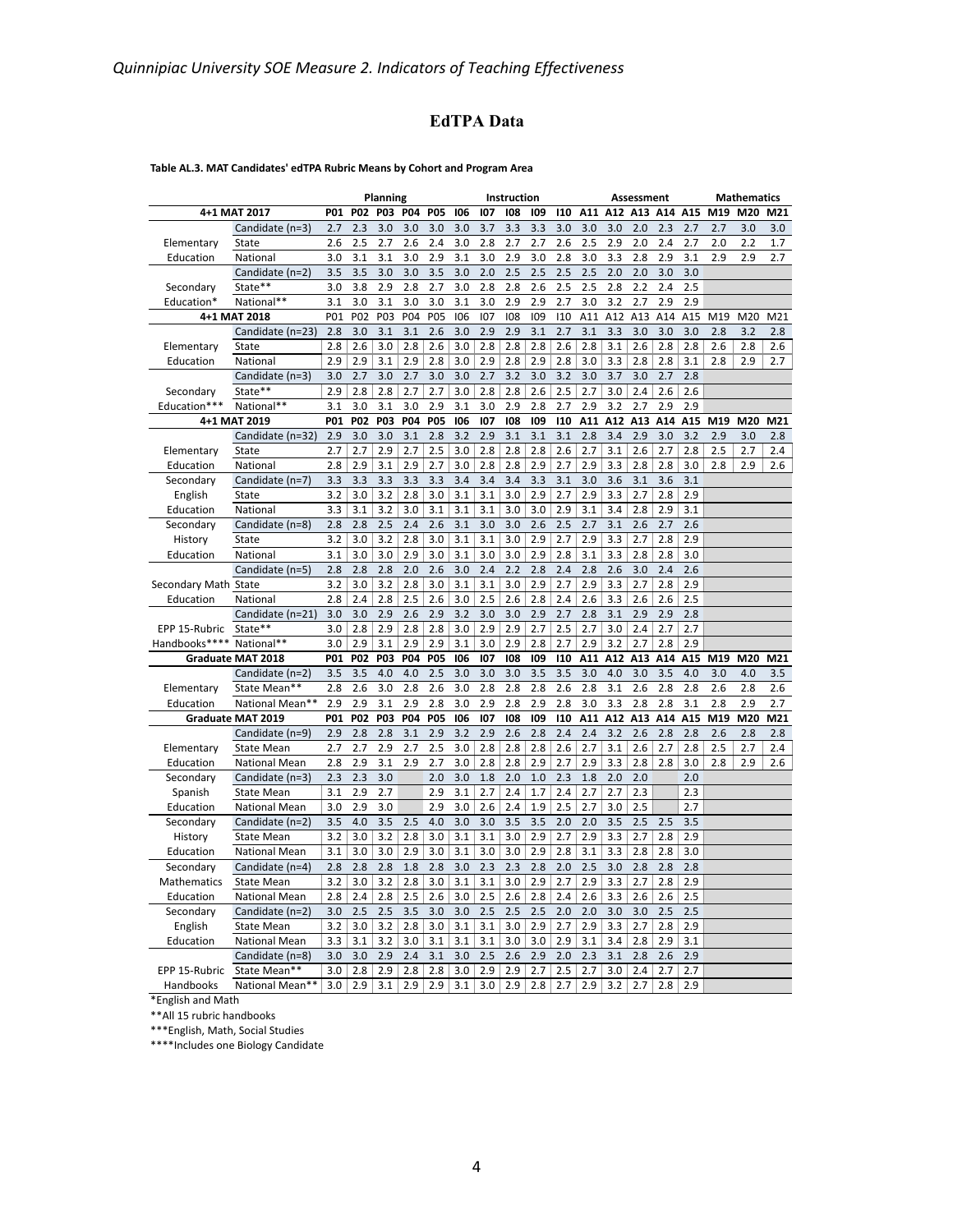# **Self-Reported State Teacher Evaluation**

|               |                | Performance Levels  |                         |                  |               |
|---------------|----------------|---------------------|-------------------------|------------------|---------------|
| <b>State</b>  |                |                     |                         | 4                |               |
| Connecticut   | Below standard | Developing          | Proficient              | Exemplary        | <b>NA</b>     |
| New York      | Ineffective    | Developing          | Effective               | Highly effective | <b>NA</b>     |
| New Jersey    | Ineffective    | Partially effective | Effective               | Highly effective | NA            |
| Massachusetts | No progress    | Some progress       | Significant<br>progress | Met goal         | Exceeded goal |

<span id="page-4-0"></span>Table 4.2.e.1. Self-Reported State Teacher Evaluation: Performance Level Labels Used in Four States

Table 4.2.e.2. Self-Reported State Teacher Evaluation: Self-Reported Performance Level Rating (Respondents from 2017 Cohort)

|                                  | Performance Level Rating  |       |       |         |        |           |
|----------------------------------|---------------------------|-------|-------|---------|--------|-----------|
|                                  |                           |       | 2     | 3       | 4      | 5         |
| Connecticut (SEED)               | Completers                | $0\%$ | $0\%$ | 86%     | 14%    | NA        |
| $(n = 14)$                       | Stateb                    |       |       |         |        | <b>NA</b> |
| New Jersey (ACHIEVE)             | Completers                | $0\%$ | $0\%$ | 100%    | $0\%$  | <b>NA</b> |
| $(n = 2)$                        | State <sup>d</sup>        | 0.1%  | 1.0%  | 60.9%   | 38.0%  | <b>NA</b> |
| New York (Teacher Evaluation and | Completers                | $0\%$ | $0\%$ | $100\%$ | $0\%$  | <b>NA</b> |
| Development System)<br>$(n = 1)$ | State <sup>b</sup>        |       |       |         | -      | <b>NA</b> |
| Massachusetts (MMSEE)            | Completers                | $0\%$ | $0\%$ | 33.33%  | 66.67% |           |
| $(n = 3)$                        | <b>State</b> <sup>c</sup> |       |       |         |        |           |
| Percent at Performance Level     |                           |       |       | 80%     | 20%    |           |

a. 20 respondents: 41.7% response rate

b. Comparison data not available for CT or NY

c. MA provides average scores on their summative  $(1-4)$  but not on the formative  $(1=5)$  rating scale.

d. Statewide all 2016-2017 NJ teachers.

<https://www.nj.gov/education/AchieveNJ/resources/201516EducatorEvaluationImplementationReport.pdf>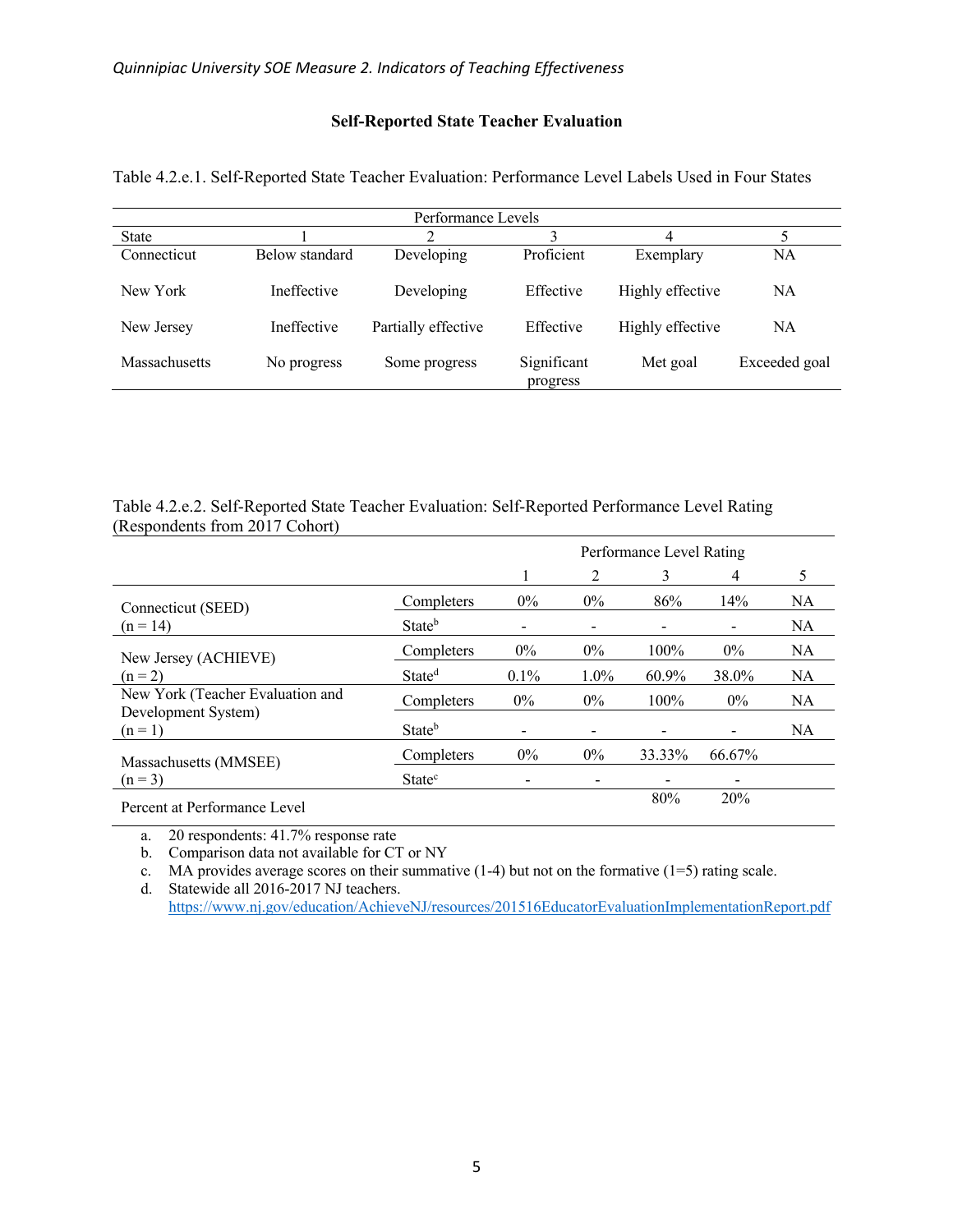# **K-12 Student Surveys**

|              | Table 4.2.c.1. Background Information on Completers* Who Distributed Student Surveys |           |                 |                       |                         |
|--------------|--------------------------------------------------------------------------------------|-----------|-----------------|-----------------------|-------------------------|
| Completer ID | Grade/s Completer                                                                    | Year      | Number of       | Number of Students    | Number of Students with |
|              | Currently Teaches and                                                                | Graduated | <b>Students</b> | Identified as English | IEPs/504s               |
|              | Discipline (if applicable)                                                           | from OU   | Completing      | Learners              |                         |
|              |                                                                                      |           | the Survey      |                       |                         |
| Abigail      | Kindergarten                                                                         | 2014      | 37              | 33                    | NA                      |
| Molly        | Kindergarten                                                                         | 2017      | 18              | 14                    | $IEP=4/504=1$           |
| Lynn         | Kindergarten                                                                         | 2017      | 17              | NA.                   | $IEP=1$                 |
| Celia        | Second grade                                                                         | 2014      | 25              | 12                    | $IEP=4$                 |
| Sasha        | Third grade                                                                          | 2018      | 20              |                       | $IEP=2$                 |
| Julie        | Fourth grade                                                                         | 2018      | 19              |                       | $IEP=1/504=3$           |
| Naomi        | Fourth grade                                                                         | 2017      | 18              | 18                    | $IEP=4$                 |
| Amy          | Fourth/Fifth grade                                                                   | 2019      | 17              | 0                     | $IEP=1$                 |
| Serena       | Fifth grade                                                                          | 2015      | 21              | NA.                   | NA                      |
| Valerie      | Middle School English                                                                | 2015      | 66              | "most"                | $504 = 12$              |
| Gina         | High School Spanish                                                                  | 2018      | 62              | NA                    | NA                      |
| Vonetta      | High School History                                                                  | 2014      | 16              | $\overline{0}$        | $IEP=1$                 |
|              |                                                                                      |           |                 |                       |                         |

<span id="page-5-0"></span>Table 4.2.c.1. Background Information on Completers\* Who Distributed Student Surveys

\*All completers were assigned pseudonyms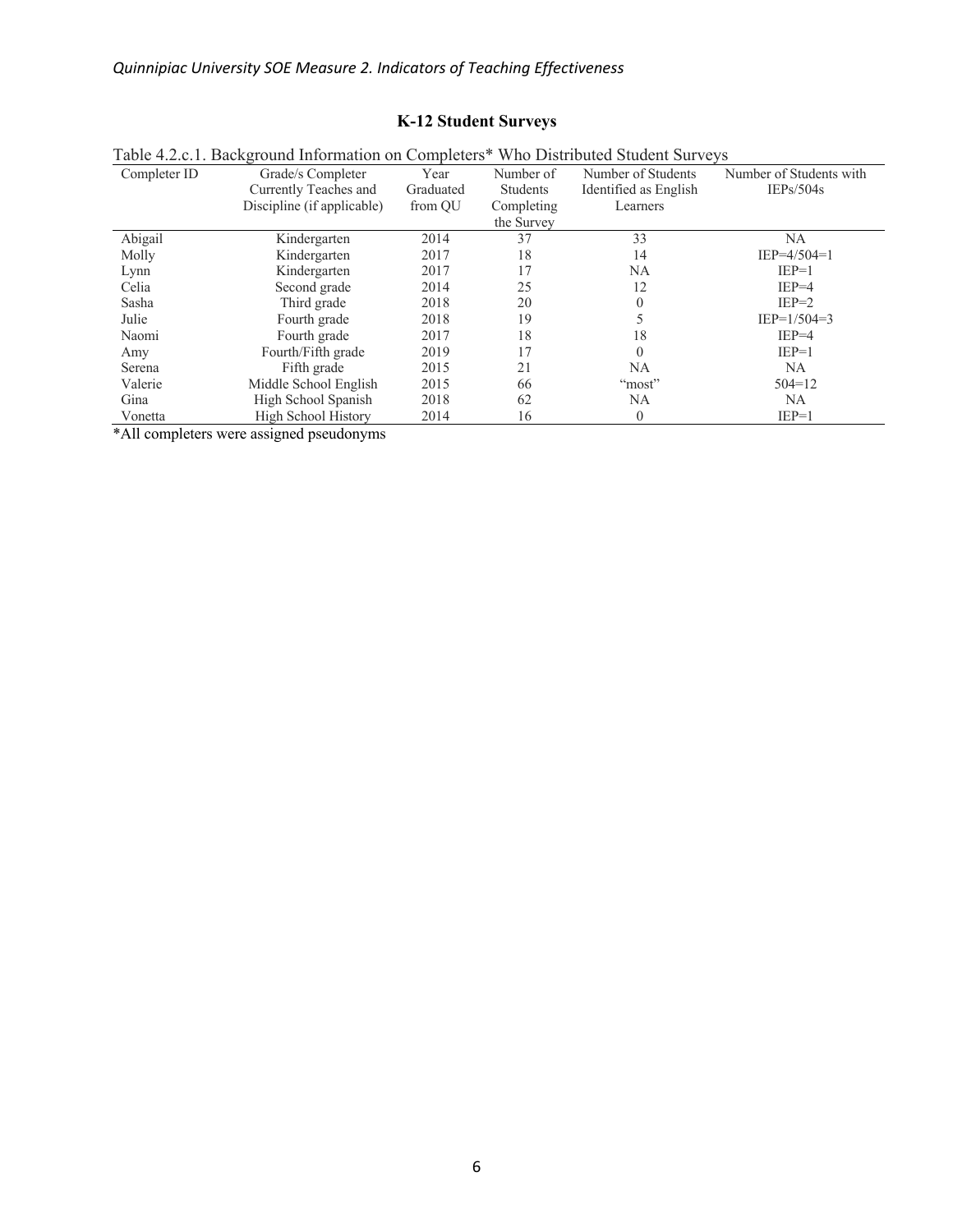| raole 1.2.0.2. Blanshes of Bradent Burveys Responses from Becondary Completers | Average For       | Average for | Average for       | Average    |
|--------------------------------------------------------------------------------|-------------------|-------------|-------------------|------------|
|                                                                                | Gina (High        | Valerie     | Vonetta           | Across     |
|                                                                                | School            | (Middle     | (High School      | Completers |
|                                                                                | Spanish)          | School      | History)          |            |
|                                                                                |                   | English)    |                   |            |
|                                                                                | Mean              | Mean        | Mean              | Mean       |
|                                                                                | (SD)              | (SD)        | (SD)              | (SD)       |
| Item 1: My individual needs are met by                                         | $4.63***a$        | 3.99        | $4.69**b$         | 4.35       |
| my teacher                                                                     | (.61)             | (.81)       | (.48)             | (.77)      |
| Item 2: My teacher frequently relates the                                      | $4.39*a$          | 3.93        | $4.75**b$         | 4.22       |
| content to something I already know                                            | (.71)             | (1.13)      | (.45)             | (.94)      |
| Item 3: My teacher respects us and                                             | $4.74 * a$        | 4.49        | $4.94 * b$        | 4.65       |
|                                                                                |                   |             |                   |            |
| words with us to establish a positive and<br>supportive learning environment   | (.44)             | (.72)       | (.25)             | (.59)      |
| Item 4: My teacher encourages students                                         | $\overline{3.98}$ | 4.44**c     | 4.38              | 4.23       |
|                                                                                | (.93)             |             | (.89)             |            |
| to analyze ideas from diverse                                                  |                   | (.69)       |                   | (.85)      |
| perspectives                                                                   |                   | 4.46        | $4.81*d$          |            |
| Item 5: My teacher uses clear and                                              | 4.26              |             |                   | 4.41       |
| concise language to explain concepts                                           | (.85)             | (.76)       | (.40)             | (.78)      |
| and content                                                                    |                   |             |                   |            |
| Item 6: My teacher values a flexible                                           | $4.34*$ e         | 3.95        | $\overline{4.44}$ | 4.17       |
| learning environment where we are                                              | (.85)             | (.85)       | (.73)             | (.86)      |
| encouraged to explore and discover                                             |                   |             |                   |            |
| Item 7: My teacher use assessments that                                        | 4.66              | 4.39        | 4.94*b            | 4.57       |
| are fair and accurately represent student                                      | (.65)             | (.77)       | (.25)             | (.70)      |
| knowledge                                                                      |                   |             |                   |            |
| Item 8: I feel prepared when my teacher                                        | $4.56***a$        | 3.87        | 4.88***b          | 4.28       |
| gives us a project or quiz at the end of a                                     | (.62)             | (1.10)      | (.50)             | (.94)      |
| unit                                                                           |                   |             |                   |            |
| Item 9: My teacher does not always                                             | 4.23              | 3.90        | 4.38              | 4.09       |
| lecture, but plays a different role in each                                    | (.82)             | (1.09)      | (.72)             | (.96)      |
| lesson                                                                         |                   |             |                   |            |
| Item 10: My teacher words                                                      | $\overline{3.02}$ | 3.44        | 3.25              | 3.24       |
| collaboratively with my family to set                                          | (.83)             | (1.20)      | (1.39)            | (1.09)     |
| goals                                                                          |                   |             |                   |            |
|                                                                                | 4.27              | 4.13        | 4.54              | 4.24       |
|                                                                                | (.44)             | (.52)       | (.37)             | (.49)      |

<span id="page-6-0"></span>

| Table 4.2.c.2. Statistics of Student Surveys Responses from Secondary Completers |  |  |  |  |
|----------------------------------------------------------------------------------|--|--|--|--|
|                                                                                  |  |  |  |  |

 $\nu$   $\sim$  p  $\le$  .10; \* p  $\le$  .05; \* \* p  $\le$  .01; \* \* \* p  $\le$  .001

a. To be interpreted that Gina's students rated her significantly higher than Valerie's students on that item.

b. To be interpreted that Vonetta's students rated her significantly higher than Valerie's students on that item.

c. Valerie's students rated her significantly higher than Gina's students on Item 4.

d. Vonetta's students rated her significantly higher than Gina's students on Item 5.

e. Gina's students rated her significantly higher than Valerie's students on Item 6.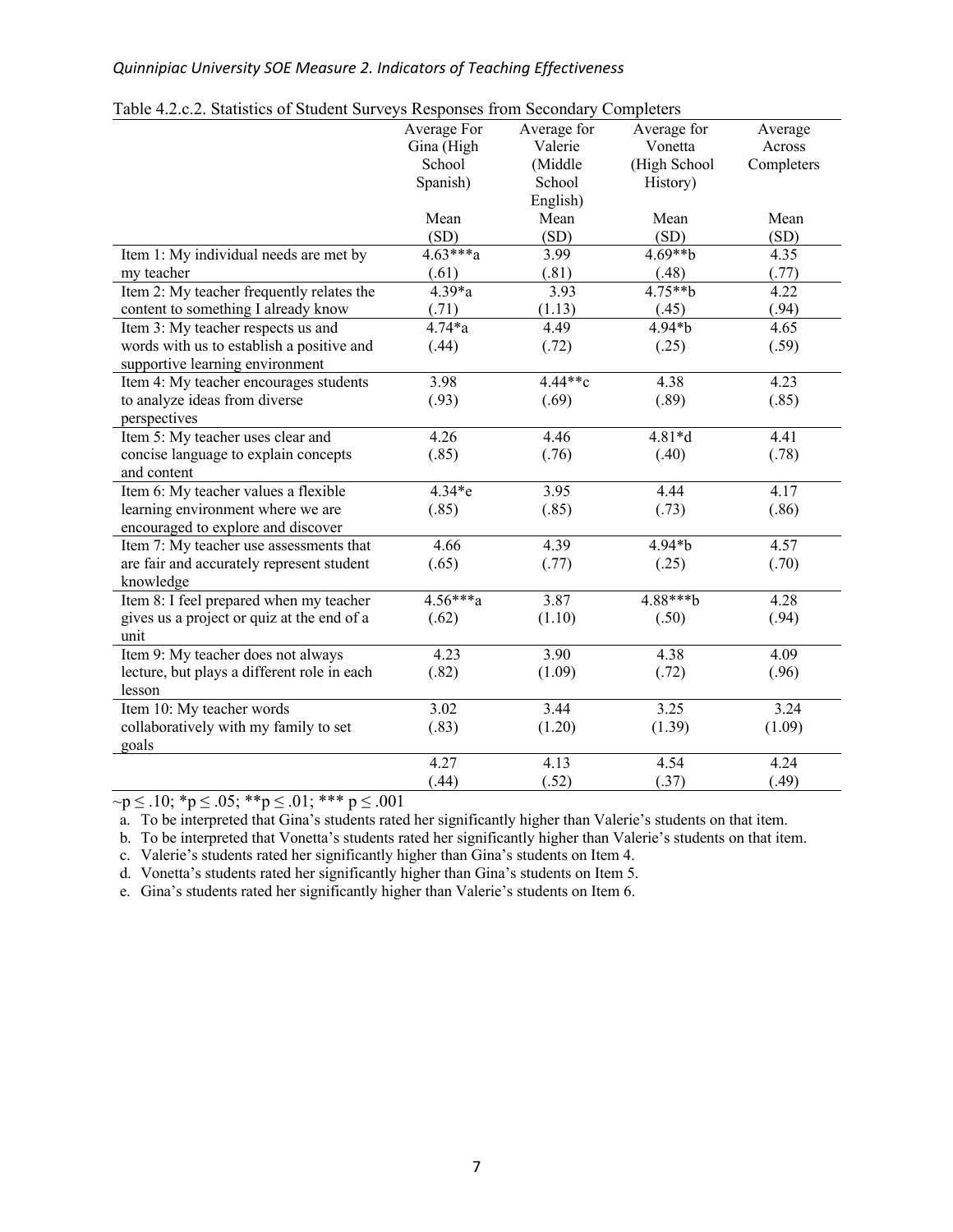|                                                                                                                             | Molly's<br>Mean<br>(SD)            | Abigail<br>$\cdot_{\rm s}$<br>Mean<br>(SD) | Lynn's<br>Mean<br>(SD) | Celia's<br>Mean<br>(SD) | Sasha's<br>Mean<br>(SD) | Amy's<br>Mean<br>(SD)     | Julie's<br>Mean<br>(SD) | Naomi'<br>$\mathbf S$<br>Mean<br>(SD) | Serena'<br>$\mathbf{s}$<br>Mean<br>(SD) | Mean<br>Overall<br>(SD) |
|-----------------------------------------------------------------------------------------------------------------------------|------------------------------------|--------------------------------------------|------------------------|-------------------------|-------------------------|---------------------------|-------------------------|---------------------------------------|-----------------------------------------|-------------------------|
| Grade level                                                                                                                 | $\overline{\mathbf{K}}$            | $\overline{\mathbf{K}}$                    | $\overline{K}$         | 2nd<br>grade            | 3rd<br>grade            | $\frac{4}{5}$ th<br>grade | 4th<br>grade            | 4th<br>grade                          | 5th<br>grade                            |                         |
| Item 1: My teacher gives<br>me work that is<br>challenging, but gives me<br>the support I need to<br>complete the task      | $5.00***$<br>a<br>(.00)            | 3.97<br>(.87)                              | $5.00***$<br>(.00)     | $4.92***$<br>(.40)      | $4.55*$<br>(.83)        | 4.47<br>(.72)             | 4.95***<br>(.23)        | $4.72**$<br>(.67)                     | $4.57*$<br>(.75)                        | 4.62<br>(.71)           |
| Item 2: My teacher gives<br>many different kinds of<br>activities to show what we<br>know.                                  | $5.00***$<br>(.00)                 | 4.22<br>(.75)                              | $5.00***$<br>(.00)     | $4.96***$<br>(.20)      | 4.60<br>(.75)           | $4.77*$<br>(.56)          | 4.84**<br>(.38)         | $4.72*$<br>(.46)                      | 4.62<br>(.81)                           | 4.70<br>(.61)           |
| Item 3: I feel safe and<br>respected in the classroom.                                                                      | $5.00***$<br>$\mathbf{a}$<br>(.00) | 4.30<br>(.74)                              | $5.00**$<br>(.00)      | 4.88*<br>(.60)          | 4.60<br>(.82)           | 4.83<br>(.39)             | 4.74<br>(.73)           | 4.44<br>(.70)                         | 4.57<br>(.68)                           | 4.67<br>(.66)           |
| Item 4: We work in groups                                                                                                   | 4.89                               | 4.51                                       | $5.00^{*a}$            | $5.00*$                 | 4.65                    | 4.77                      | 4.95                    | 4.83                                  | $5.00*$                                 | 4.82                    |
| and by ourselves.<br>Item 5: My teacher                                                                                     | (.47)<br>$5.00*$ <sup>a</sup>      | (.69)<br>4.38                              | (.00)<br>4.53          | (.00)<br>4.80           | (.93)<br>4.74           | (.56)<br>4.59             | (.23)<br>4.58           | (.51)<br>4.67                         | (.00)<br>4.71                           | (.54)<br>4.64           |
| explains things in many<br>different ways                                                                                   | (.00)                              | (.79)                                      | (.87)                  | (.58)                   | (.45)                   | (.62)                     | (1.01)                  | (.69)                                 | (.56)                                   | (.70)                   |
| Item 6: My teacher<br>encourages the students to<br>listen to other students'<br>different ideas and<br>opinions            | 4.77<br>(.66)                      | 4.35<br>(.89)                              | $5.00*$<br>(.00)       | 4.76<br>(.88)           | 4.80<br>(.41)           | 4.82<br>(.39)             | 4.90<br>(.32)           | 4.89<br>(.47)                         | 4.43<br>(.93)                           | 4.70<br>(.70)           |
| Item 7: My teacher helps<br>us practice talking to each<br>other to explain our ideas<br>and opinions.                      | 5.00<br>(.00)                      | 4.41<br>(.64)                              | 5.00<br>(.00)          | 4.64<br>(1.11)          | 4.50<br>(.61)           | 4.53<br>(.72)             | 4.84<br>(.50)           | 4.33<br>(1.14)                        | 4.43<br>(.81)                           | 4.60<br>(.76)           |
| Item 8: I feel prepared<br>when my teacher gives us<br>a project or quiz at the end<br>of a unit.                           | $5.00***$<br>b<br>(.00)            | 4.43<br>(.77)                              | 4.77*<br>(.66)         | $4.84**$<br>(.37)       | $4.75*$<br>(.55)        | $4.82**$<br>(.39)         | $4.74*$<br>(.81)        | 3.94<br>(1.30)                        | 4.33<br>(.66)                           | 4.60<br>(.74)           |
| Item 9: When students are<br>confused, my teacher<br>changes the way he/she is<br>teaching to help us<br>understand better. | $5.00***$<br>b<br>(.00)            | $4.73**$<br>(.61)                          | $5.00***$<br>(.00)     | 4.96***<br>(.20)        | 4.70*<br>(.98)          | $4.71*$<br>(.59)          | 4.89***<br>(.32)        | 3.94<br>(1.43)                        | $4.76**$<br>(.70)                       | 4.75<br>(.72)           |
| Item 10: My teacher<br>communicates with my<br>family often                                                                 | 4.94***<br>$\mathbf c$<br>(.24)    | $4.65***$<br>(.63)                         | $4.77***$<br>(.66)     | 4.76<br>(.60)           | $4.70***$<br>(.57)      | $4.47**$<br>(.80)         | $4.52***$<br>(1.02)     | $4.33*$<br>(.91)                      | 3.48<br>(1.12)                          | 4.52<br>(.84)           |
| <b>Average Score Across</b><br>Items                                                                                        | 4.96<br>(.08)                      | 4.40<br>(.43)                              | 4.91<br>(.13)          | 4.85<br>(.23)           | 4.67<br>(.39)           | 4.68<br>(.24)             | 4.80<br>(.41)           | 4.48<br>(.40)                         | 4.49<br>(.33)                           | 4.66<br>(.38)           |

### <span id="page-7-0"></span>Table 4.2.c.3. Statistics of Students Survey Responses from Elementary Completers

 $~\sim$  p ≤ .10; \* p ≤ .05; \*\* p ≤ .01; \*\*\* p ≤ .001

a. To be interpreted as this completer's mean student ratings on the item were significantly higher than Abigail's student ratings. All other significance levels on this item indicate a significantly higher score than Abigail on this item.

b. This completer's mean student ratings on this item were significantly higher than Naomi's student ratings; all other significance levels on this item indicate a significantly higher score than Naomi on this item.

c. This completer's mean student ratings on this item were significantly higher than Serena's student ratings; all other significance levels on this item indicate a significantly higher score than Naomi on this item.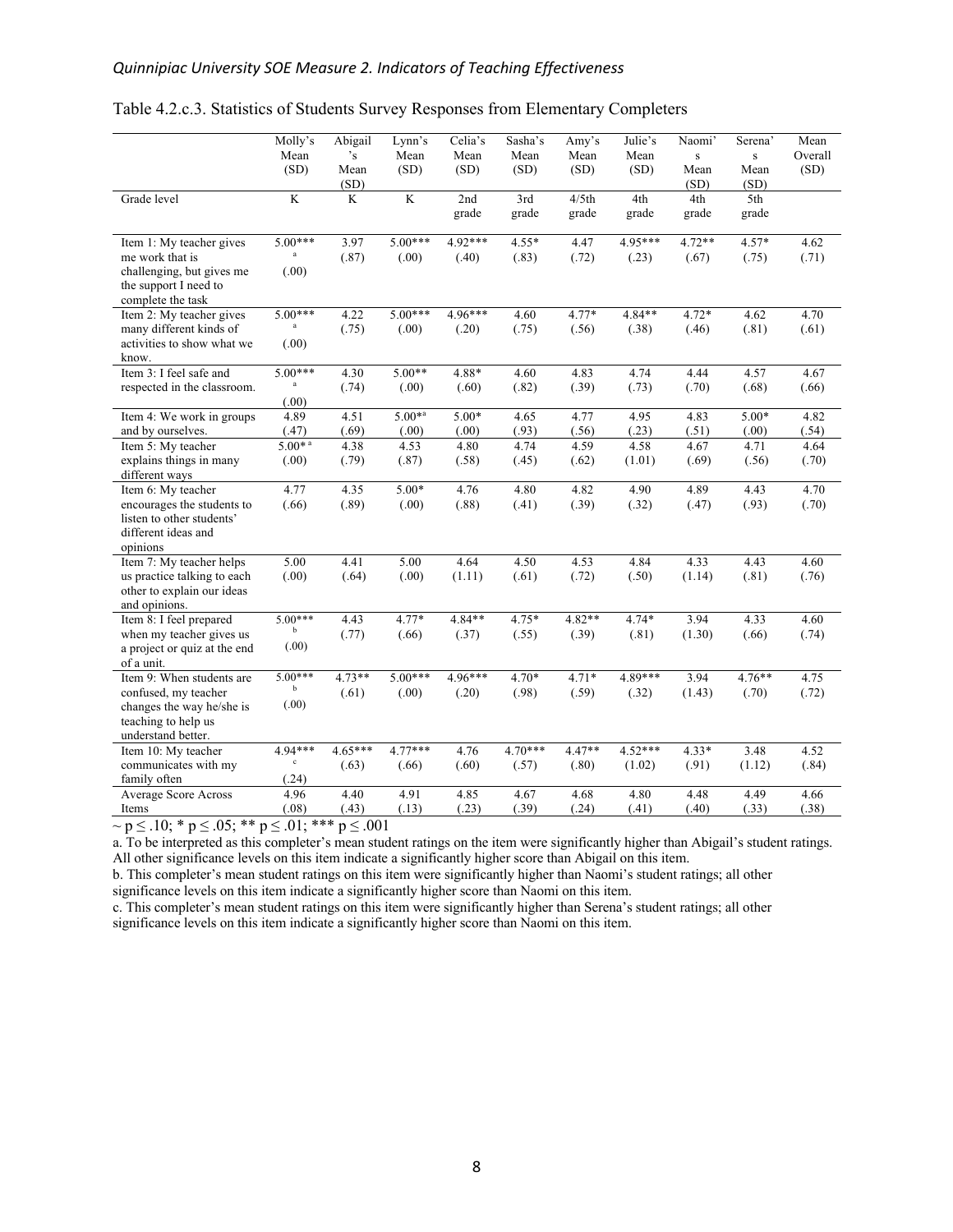# **Completer Focus Group**

# <span id="page-8-0"></span>**4.2.b. Completer Focus Groups Summary Statement**

In Summer 2018, a sample of 2017 completers (N=7) from elementary, secondary, urban, and suburban schools volunteered to participate in a focus group. In Summer 2019, a second focus group was convened (N=9) from various cohorts who teach at the same urban K-8 school (91% URM; 54.7% ELL).

Participants in the first group included 2 completers in ELA, 3 in Elementary, and 2 in Secondary Science. When asked how they ensure inclusive learning environments that enable learners to meet high standards, completers discussed various approaches to differentiation including small groups, strategic pairing, the importance of supporting "leveled" groups according to students' needs, and specific supports for ELLs and students with special needs. Participants also shared their experiences and perspectives on the importance of approaching differentiation from a socio-emotional lens to support students' emotional and academic development.

Unprompted, 71.4% of participants described incorporating technology into their teaching (e.g., Google Classroom, Listenwise, Plickers, simulations). Participants who did not spontaneously discuss technology were Elementary teachers whose reflections focused on their use of Total Physical Response (TPR) in the classroom to engage learners and deepen students' understanding of content.

Many participants in the second focus group discussed their use of TPR, though songs & visuals, and using centers, small groups, games, and modeling to differentiate instruction and support learners of various abilities. Participants highlighted a number of helpful practices they learned through the EPP, such as reading/writing workshops and developing 'centers' for differentiation. However, participants also identified differentiation as an area where they could have benefited from additional support during their time in the EPP and highlighted the need for SEL strategies to support students.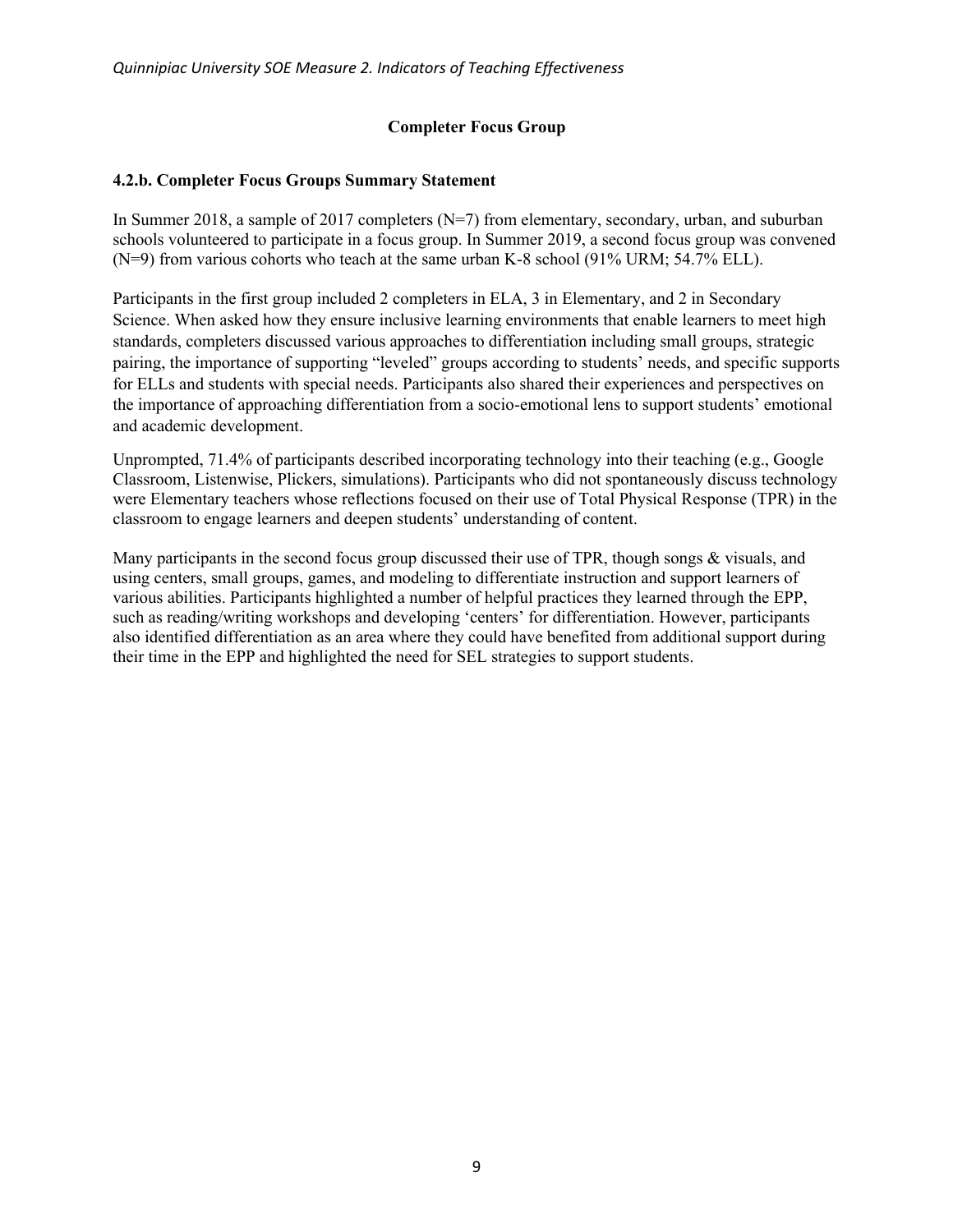# **Completer Teacher Interviews**

# <span id="page-9-0"></span>**Table 4.2.d.1 Completer Interviewees (n) by Cohort Year and Program Area**

| Cohort           | 201. | 2015<br>∠∪ | 2017<br>201 | 2010<br>۷J | 2019<br>∠∪ | Total |
|------------------|------|------------|-------------|------------|------------|-------|
| г1<br>Elementarv |      |            |             |            |            |       |
| Secondary        |      |            |             |            |            |       |
| Total            |      |            |             |            |            |       |

# **Table 4.2.d.2 Completer Interview Questions**

### **INTERVIEW WITH:** *Completer Name*

#### *Program Area and Cohort Year*

| Tell me about the goals $&$ content of the classes where you distributed the student surveys.<br>1)                                                                                   |
|---------------------------------------------------------------------------------------------------------------------------------------------------------------------------------------|
| Can you tell me a little bit about your students? Is there a different makeup of students in different<br>2)<br>classes? In what ways?                                                |
| Now I am going to ask you some questions that are related to the questions you were asked on the<br>3)<br>survey, covering topics ranging from differentiation and classroom climate. |
| I would love to hear a little bit about what you do in your classes to foster a supportive learning<br>4)<br>climate.<br>InTASC: Standard 3                                           |
| How do you differentiate instruction to meet the needs of each student?<br>5)                                                                                                         |
| <b>InTASC</b> Standard 2                                                                                                                                                              |
| 5a) Where did you learn this?                                                                                                                                                         |
| 5b) Were there any specific classes or experiences from QU that supported acquisition of that skill?                                                                                  |
| 5c) Were there specific things QU could do better to prepare you to do this?                                                                                                          |
| Tell me a little about your approach to instruction<br>6)                                                                                                                             |
| InTASC Standards 1, 5 & 7                                                                                                                                                             |
| 6a) How do you make content meaningful for students?                                                                                                                                  |
| <b>InTASC</b> Standard 8                                                                                                                                                              |
| 6b) Can you give me an example of a lesson you designed and implemented that supported students'<br>agency or autonomy?                                                               |
| InTASC Standards 2 & 8                                                                                                                                                                |
| 6c) Where did you learn to do this                                                                                                                                                    |
| 6d) Were there specific classes or experiences from QU that supported acquisition of that skill?                                                                                      |
| 6e) Were there specific things that QU could do better to prepare you to do this?                                                                                                     |